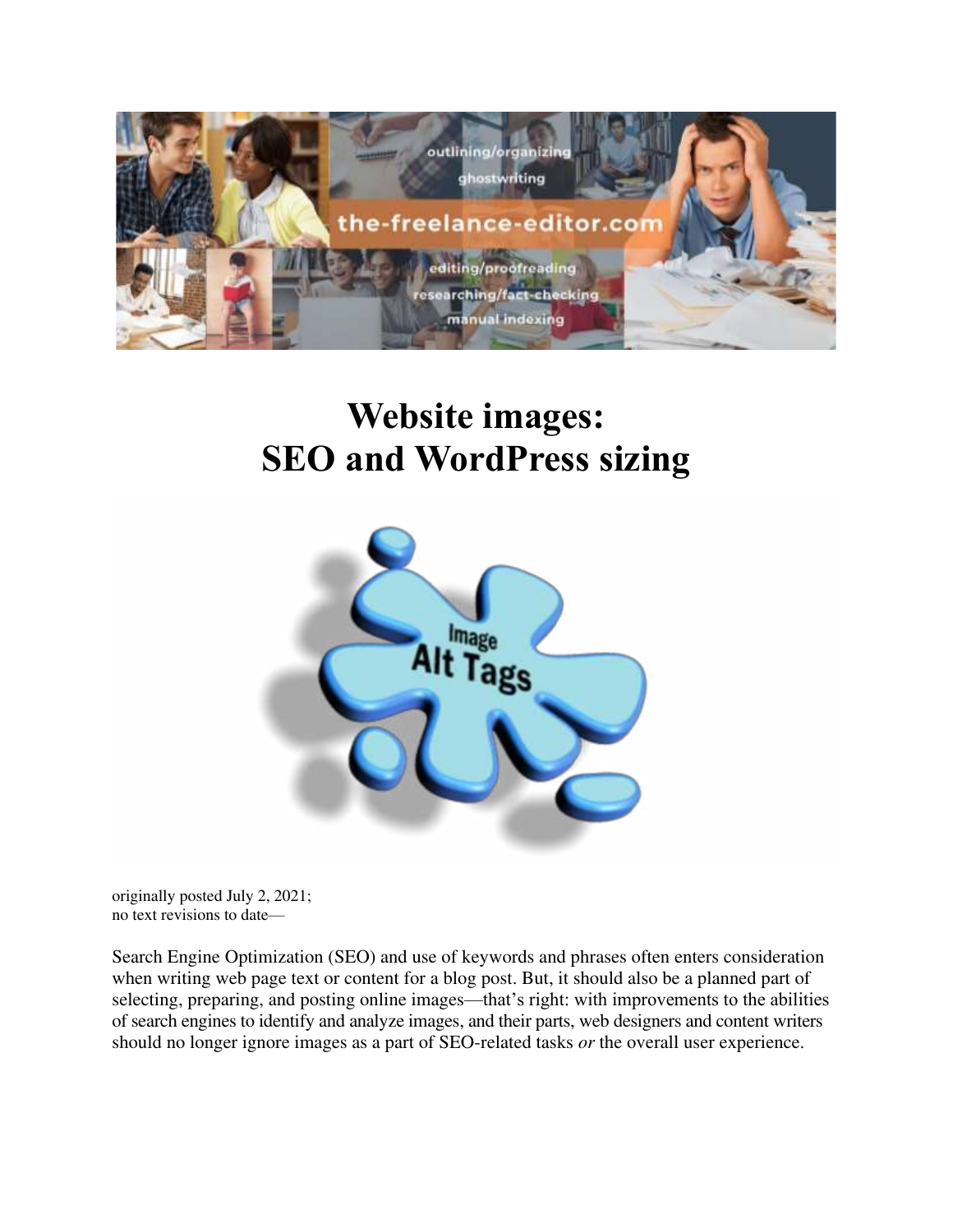However, to count towards SEO without weighing down load times, images (we will not address videos in this post) must be treated in specific ways, with the primary goal being to serve up a balance of

#### meaningful information, acceptable quality, and beneficial metadata,

all while calculating the lowest file size (which will speed up page-load speed) for delivery. This can all be done, of course, but the process takes practice and deliberateness.

An interesting fact: as of November 2018 (the latest wide-ranging study [the-website-editor](https://the-freelance-editor.com/the-website-editor/) could find), images made up an average of 21 percent of web page weight. That's not really surprising when we consider that the use of images has become more frequent—some would say even more necessary, given that few people would read a straight-text web page or blog post, and even fewer would buy a product without seeing an example of how it looks—over recent years and that the images used have had to improve in quality.

But, why does any of this matter?

Web page weight, or size, matters because it correlates with load times and, therefore, how quickly visitors can access your content. Other elements that have to also load include HTML data, which includes your page's actual text content, and all other linked resources, such as your site's favicon, its CSS and font files, and any JavaScript used; but, images are often the largest part of this equation. By the way, according to research, page size has increased steadily for several years.

So, let's get into improving load times *along with* your image SEO, which can be attacked together almost as easily as the chores can be handled separately. Continue reading this post if you want the full scoop as we see it; if several scrolls and more than a few minutes seems too long, just read what you don't know about by following these links:

> file formats file size image size compression formats copyright issues image file name image title, description, and alt text "lazy loading"

image site mapNote that the initial steps should be done before uploading image files to your website.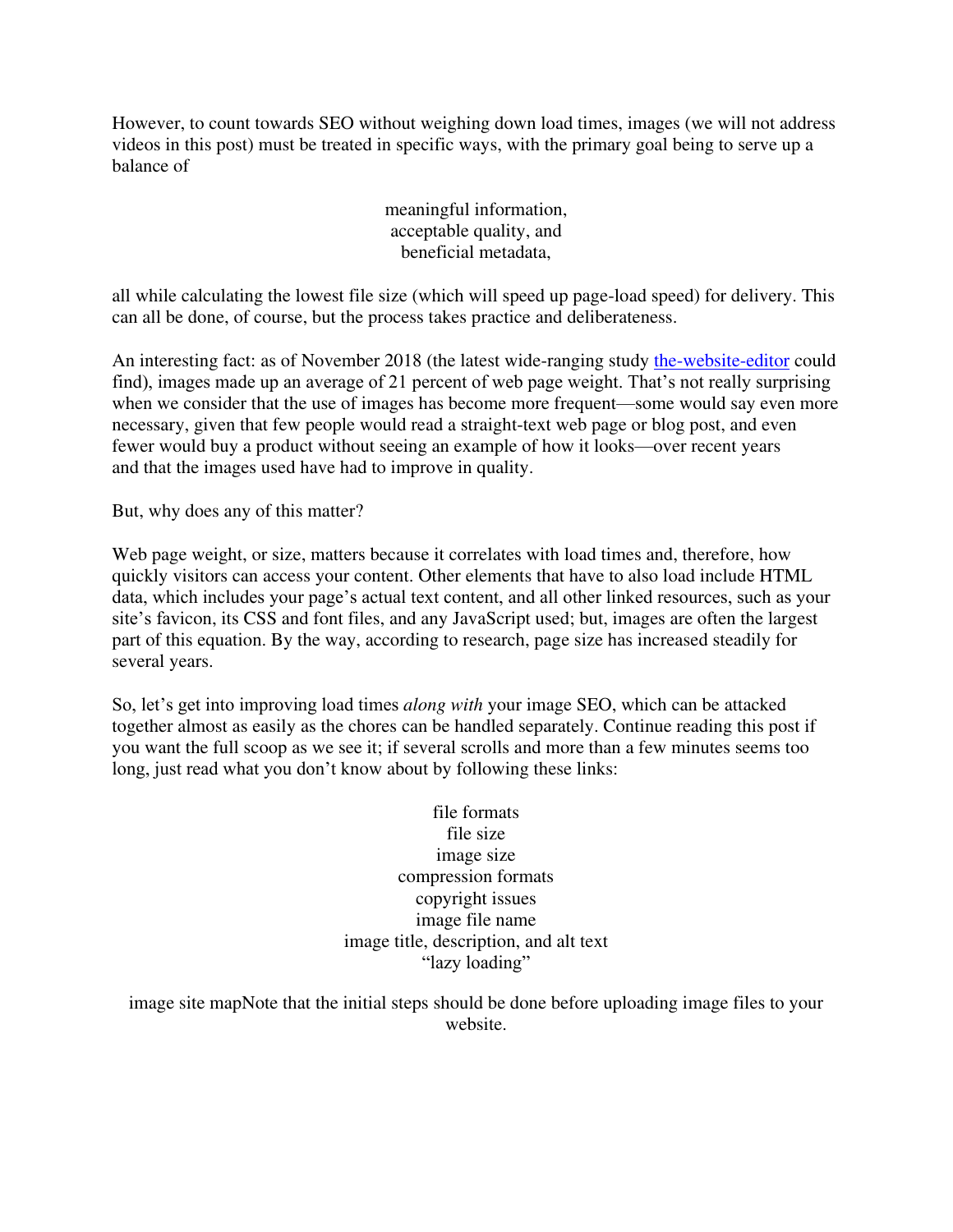#### **File formats**

First of all, choose the correct file format for the type of image you're wanting to use. This is an important decision, and, unfortunately, one size, or format, does not fit all circumstances. Basically, the file format depends on the image's starting type (photograph, illustration, or other graphic) and how and where it will be used on your web page or website. Choosing the correct file type for your images can automatically reduce their weight and impact on load time.

You will likely save the vast majority of images as either JPEG (or JPG) or PNG—these two file types are used by 72 percent and 77 percent, respectively, of websites. But, other common file types for web images are WebP, SVG, BMP (Bitmap), PDF, ICO, and GIF. Brief definitions and general circumstances for use are provided below:

- The key advantages of JPEG (also abbreviated JPG, an older file extension name and acronym for the same format) files are that (1) the format balances color quality and clarity with a modest file size and (2) it is supported by virtually every browser and operating system (OS), and by most social media platforms—some that, by the way, automatically turn uploaded image files into JPEGs. The JPEG format is a raster-based file format (sometimes called a bitmap graphic), a type of digital format that uses colored pixels arranged in a grid formation to represent an image. Due to this construction, the JPEG format is, in most cases, the best option for reducing the weight/size of an image file (briefly, redundant pixels are eliminated and combined during the compression process, explained more fully below; any resulting loss in quality is slight, to a point even unnoticeable—while the file's weight savings is significant). Though the JPEG format may be preferred for balancing color and detail with the image's file size and weight, this format should not be used for saving detailed images or for instances like infographics, which tend to have a lot of small text, or tutorial screenshots, where legible text is key. As a side note, you cannot regain any image data that has already been lost during JPEG compression, even by converting a JPEG to a PNG file—if you decide the image has suffered noticeable loss, you have to revert to an original (or raw) version.
- PNGs are another raster-based graphics format with universal browser and OS support, but—unlike JPEGs, which use "lossy" compression (see below for information)—this file type supports "lossless" compression, which sacrifices some reduction in file weight and size to preserve graphic information that maintains more detail and more contrast between colors. This makes PNG a better choice for drawings, infographics, banners, screenshots, and other graphics and visuals that include text. In general, PNGs should not be used for high-resolution photos as the resulting files might be too large for web use; that said, with proper website configurations, since PNG does use lossless compression, it is sometimes preferred by designers and photographers to showcase high-quality pictures on portfolio websites. In addition, use the PNG format if you want to preserve a transparent background. As referenced above, you can convert a PNG into a JPEG at any point.
- WebP is a modern, "next-gen" image format that can reduce the size and weight of images over and above both JPEG and PNG compression formats. WebP does so by supporting both lossy and lossless compression. With lossy compression, for example, on a JPEG image, WebP can further reduce the JPEG file size by 25 to 34 percent; with lossless compression and a PNG image, the size can be an average of 26 percent smaller.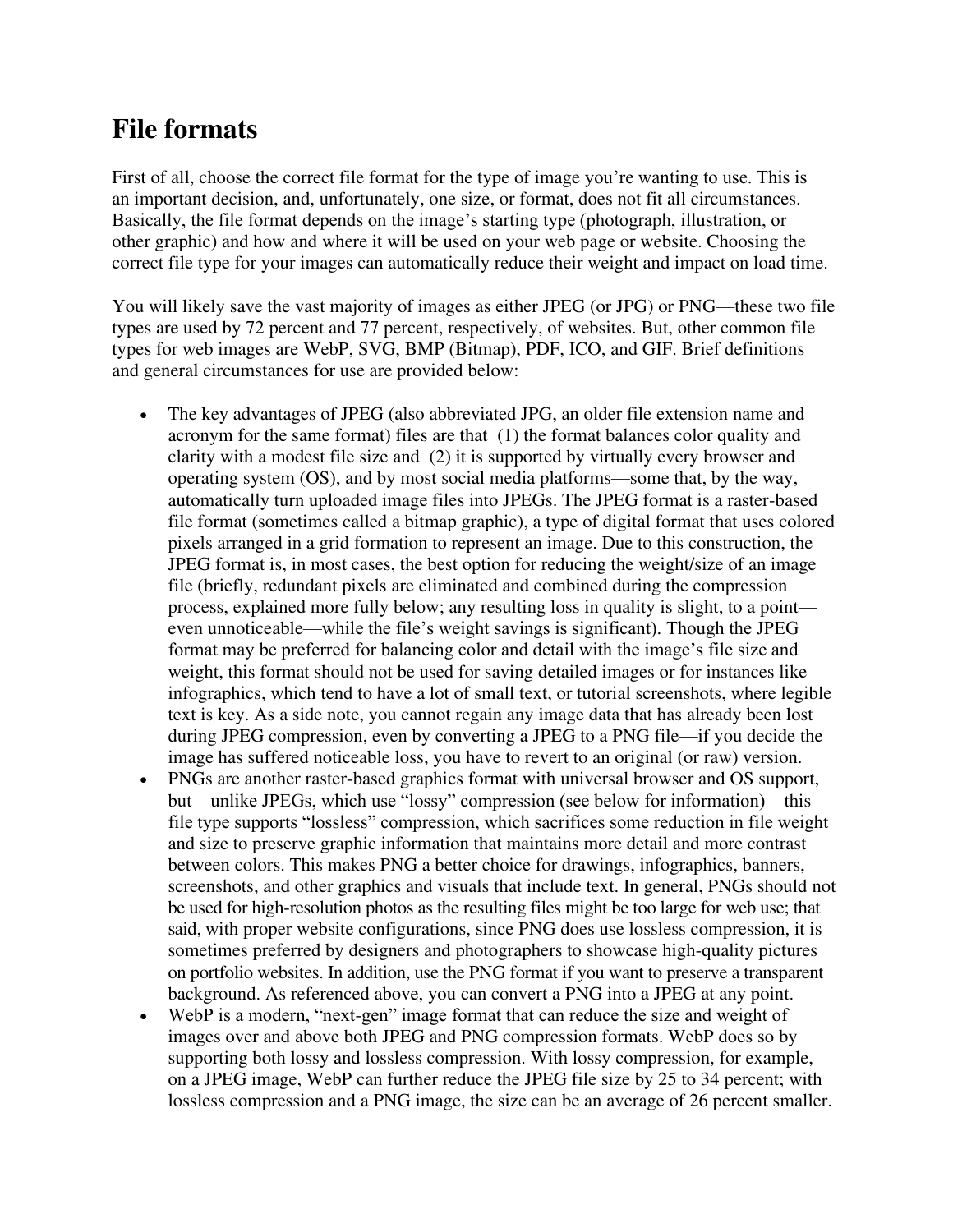The problem is that WebP is not yet supported by all browsers and image editors. Because it is not universal, WordPress CMS has not included the format in its base code, either; however, a few WordPress plugins are available through the CMS dashboard. These plugins can be configured to apply the appropriate compression technique and deliver images in the WebP format when possible, while still delivering the appropriate formats to legacy browsers. Watch your technical bulletins for information!

- SVG files are scalable vector files (unlike raster-based graphics, vector graphics are made up of mathematical formulas that define a path for shaping an object) and are perfect for the fine, clean lines of icons, logos, graphs, charts, and simple illustrations. SVG images are managed using illustration software (though not most image editors), CSS, or JavaScript and can be scaled and resized without losing quality. Supported by all major browsers, SVG files are small and "light" (in weight) and allow loss-free scaling. The SVG format is used by 27 percent of websites.
- The BMP, or bitmap, format, though supported by all major browsers, is generally considered an outdated image format because it allows little to no compression (in simple terms, that's because each pixel carries a degree of its own raster-based separate coding). This excess in coding means BMP files can easily become extremely large and impractical to store and transfer. The true advantage of this format is in storing raw images for archival purposes and image processing.
- While not really an "image" file, PDFs can be used to save and transfer illustrations and photos, as well as text-based documents. PDFs are often the best option for interactive documents, visual reports, or infographics. They are also the perfect solution for assuring that visitors can print web page content.
- They have other uses in other digital arenas, but in the online world, the ICO file format is commonly used to store a *favicon* image, a small website logo that may appear in various areas of a web browser—the address bar, a URL bookmark, and a web page tab. The favicon.ico image file must be 16 x 16 pixels and stored in the root directory of a website in order for browsers to find and utilize it.
- Among the oldest file types—they date to 1987—animated GIF images have made a comeback and are the number 1 choice for sharing animations on websites. GIFs are raster based and use lossless compression to constrain image size to 8 bits per pixel and a palette of 256 colors—a result that can limit image quality but yield small and internetfriendly transfers. Considered amateurish in some circles, at least for website use, GIFs are extremely popular on social media posts.

Just for the record, many file types used to create and manipulate image files are not suitable for direct use on the web; these include TIFF, EPS, PSD (Photoshop images), AI (Adobe Illustrator pieces), INDD (InDesign files), XCF (eXperimental Computing Facility), and any "raw" image formats. In addition, the HEIF (High Efficiency Image File) format, used by some newer phones and other devices to store photos in higher quality than JPEG files, is not supported by any major web browsers at this time, and a new format known as JPEG-2000—while it may be the next best coding standard for digital images—is currently supported only by the Safari browser.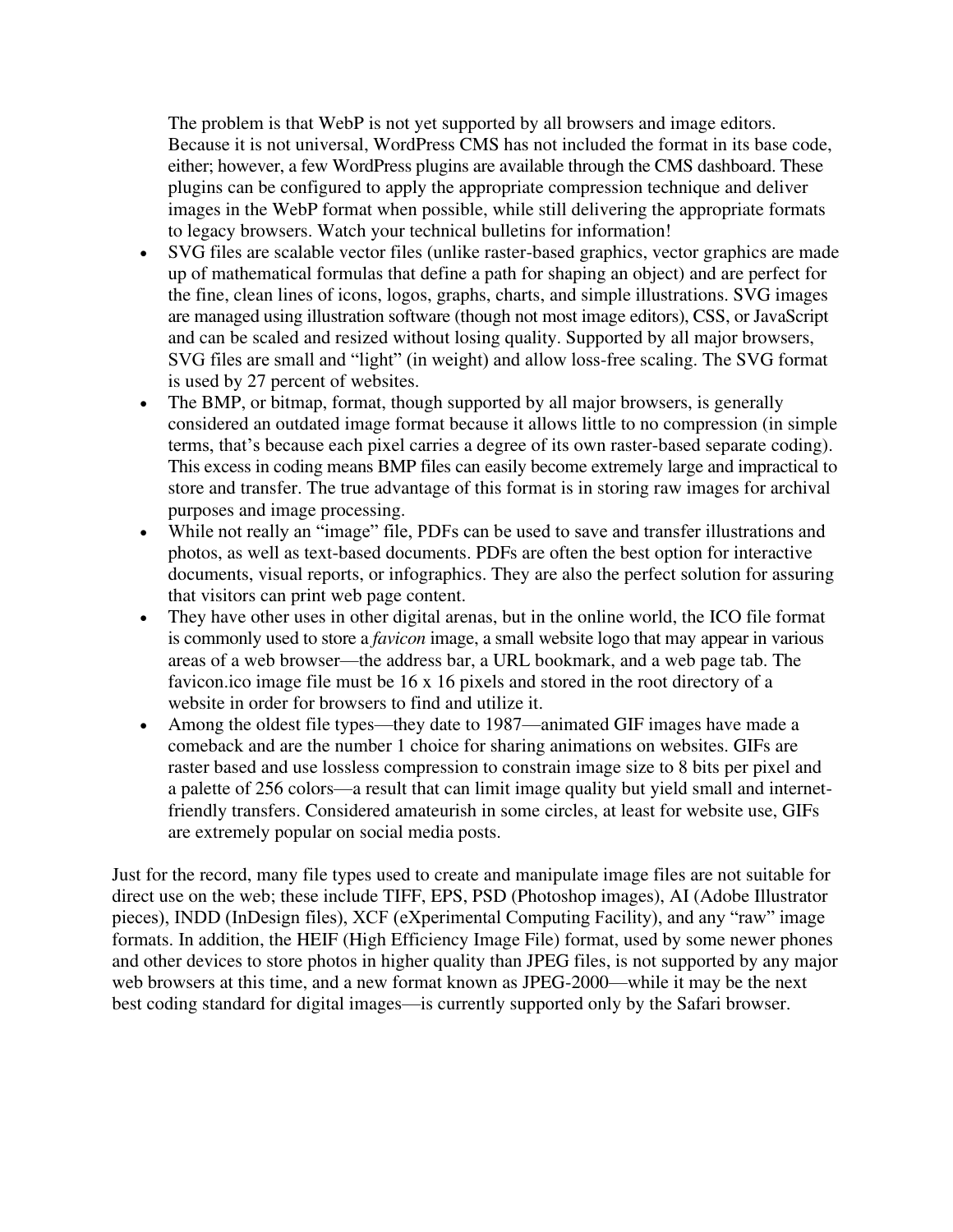## **File size**

The second consideration (which we alluded to in some discussions about file compression above) for optimizing image files before uploading them is to officially reduce each image's file size. Keeping file sizes small and light allows faster page-load times and can entice website visitors to explore a site instead of punching the go-back arrow to search elsewhere.

No hard and fast rules define the perfect image file size. However, we've found it is generally best to keep all images under 100 kilobytes (abbreviated kB or KB) if possible; anything more than a few hundred kB, especially if a page contains more than one image, can slow down your web page load time—and even fractions of a second can make a difference to today's visitors.

As you learned above, JPEGs are, in general, the best choice for saving a majority of images because the format most often provides the best quality for the smallest file size; but use the additional guidance provided above and experiment with alternatives to discover which format indeed yields the best quality for the smallest file size and fastest load time. If you do not have access to an image editor of your own, subscribe to [Canva](https://www.canva.com/) (an online, web-based editor; this is not an affiliate link), upload your image, do any edits you wish, and resave the image for download—this will trigger a menu for saving as a JPEG, PNG, SVG, PDF, or other format. Once the image has downloaded, you can see the file size and tell if you need to try another format; if necessary, you *can* upload that image file more than once and resave it for download again.

Other online compression services we use on our websites and can recommend are (and none of these are affiliate links, either)

- [Optimizilla](https://imagecompressor.com/) online image optimizer;
- [Image2Go,](https://www.img2go.com/compress-image) which has other online image editing solutions as well as its own image compressor; and
- [TinyPNG,](https://tinypng.com/) which can actually compress JPEG, as well as PNG, images *and* save transparency on PNGs.

Be careful of ads on some of these websites—they can look to be deceivingly complementary to the service site! On the WordPress back end, we also installed and purchased credits for [ShortPixel](https://havecamerawilltravel.com/photographer/shortpixel-image-optimization-wordpress/) (a review; not an affiliate link), a plugin that seamlessly and quickly optimizes images automatically during the upload process.

#### **Image size**

Resizing an image is another quick and easy way to reduce its file size—but don't expect a large savings. As a rule of thumb, you should make sure all original images uploaded for use on your site are only as large as they need to be. According to many web designers, that means if your website's maximum margin or screen-presentation width is 1200 px, you need no images wider than that. In general, find a happy medium, perhaps two or three times your website's column width, for most of your original images; or, if your CMS theme has specified sizes for certain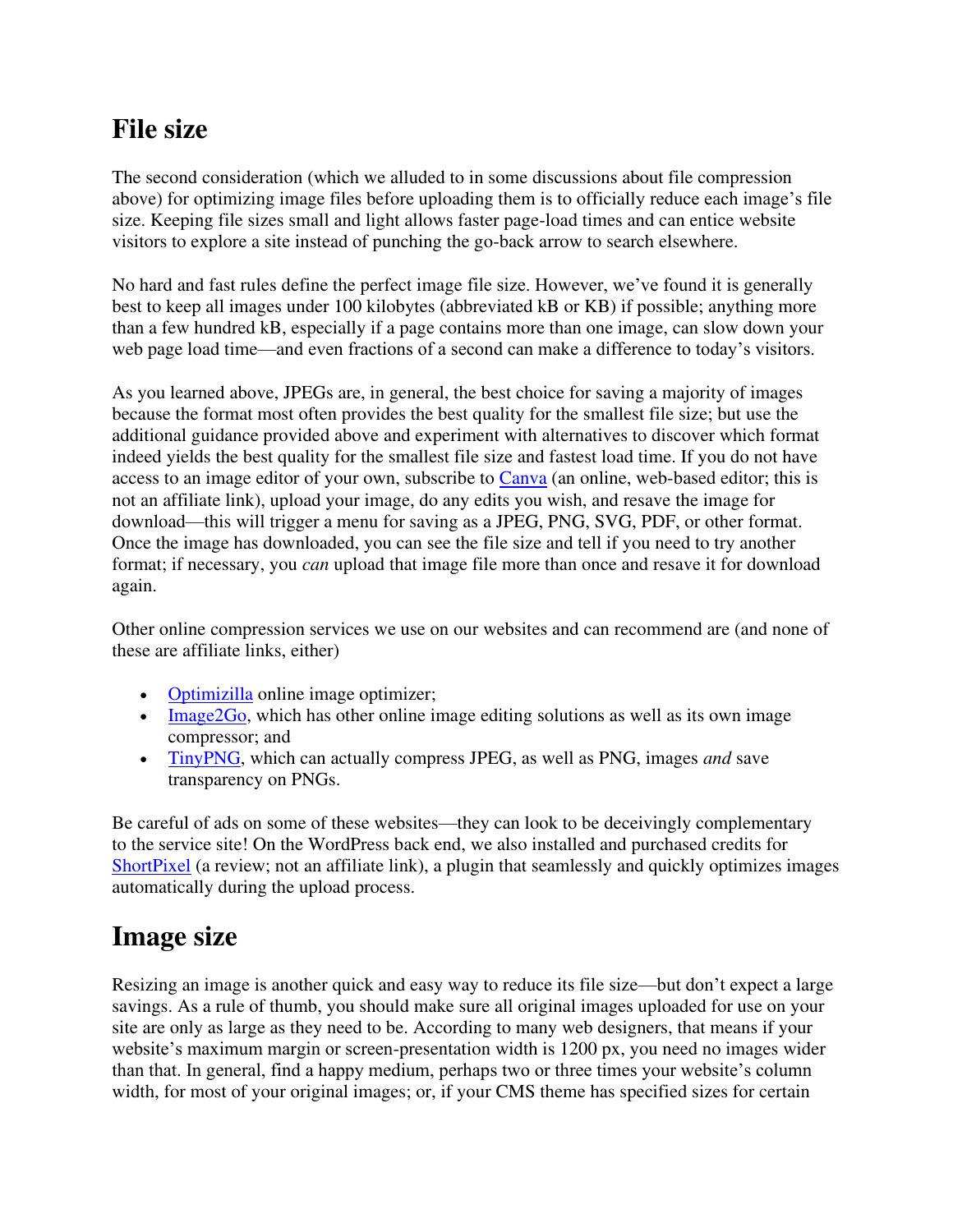types of images or for certain image locations on a web page, note those. (On the other hand, if images are more important to your site, if you want to supply images for retina-class displays, or if you just want more detail into this process, you might want to follow more closely the measurements and advice given at [this more technical page](https://flothemes.com/flothemes-image-sizes/) of FloThemes for WordPress; the page also discusses using Adobe Lightroom for image manipulation.)

But, how will adjusting image size help minimize page-load times and enhance the user experience?

The answer to that question requires a look at behind-the-scenes technology. You see, once an original image file is uploaded to a website and then called up for use, browsers will try to adapt it and present an appropriately sized version of that image to a visitor's device. WordPress, to use this CMS as an illustration, serves up appropriate sizes by having a variety of sizes readily available in the Media Library—in fact, by default, the CMS creates three different sizes of every original image each time you upload a file to the library (and remember, this step would follow your basic optimization steps). In reality, then, you end up with four images in the library for every one image you upload:

the original "full" size image file (see above); a thumbnail (a square of 150 px by default); a medium size (with a maximum width or height of 300 px by default); and a "large" size (with a maximum width or height of 1024 px by default).

WordPress creates all these different sizes so that it can serve, or display, an image in the most appropriate size for each visitor, based on that visitor's browser and device. If that visitor is using a desktop and full-size monitor, for example, WordPress will serve up the large version or the fullsize original (as a side note, "large" versions are often used as the Featured Image on a desktop); if a visitor is using a tablet or iPad, the medium size will likely be called; and if a smartphone is being used, the thumbnail, or smallest version, of an image will be called up for display.

Since those three variant sizes will be based on your original, it should be uploaded at the best size and the best resolution possible. And *that* is why you should make every effort to upload original images in the largest size you will need. Doing so means this process works optimally, and the image that is presented has the best possible resolution. Two ways to change an image's actual size:

- scaling, or "shrinking" it—changing the physical dimensions proportionally; and
- cropping, or cutting out, permanently, a portion of it.

These actions are best done as part of the optimizing process, before images are uploaded to a website. At the-website-editor, we generally use [Canva](https://www.canva.com/) or [Image2Go](https://www.img2go.com/compress-image) (not affiliate links) over other image manipulation programs. While best done before uploading image files, a degree of scaling and cropping can be accomplished in the Media Library of WordPress, if that is your CMS of choice, after uploading.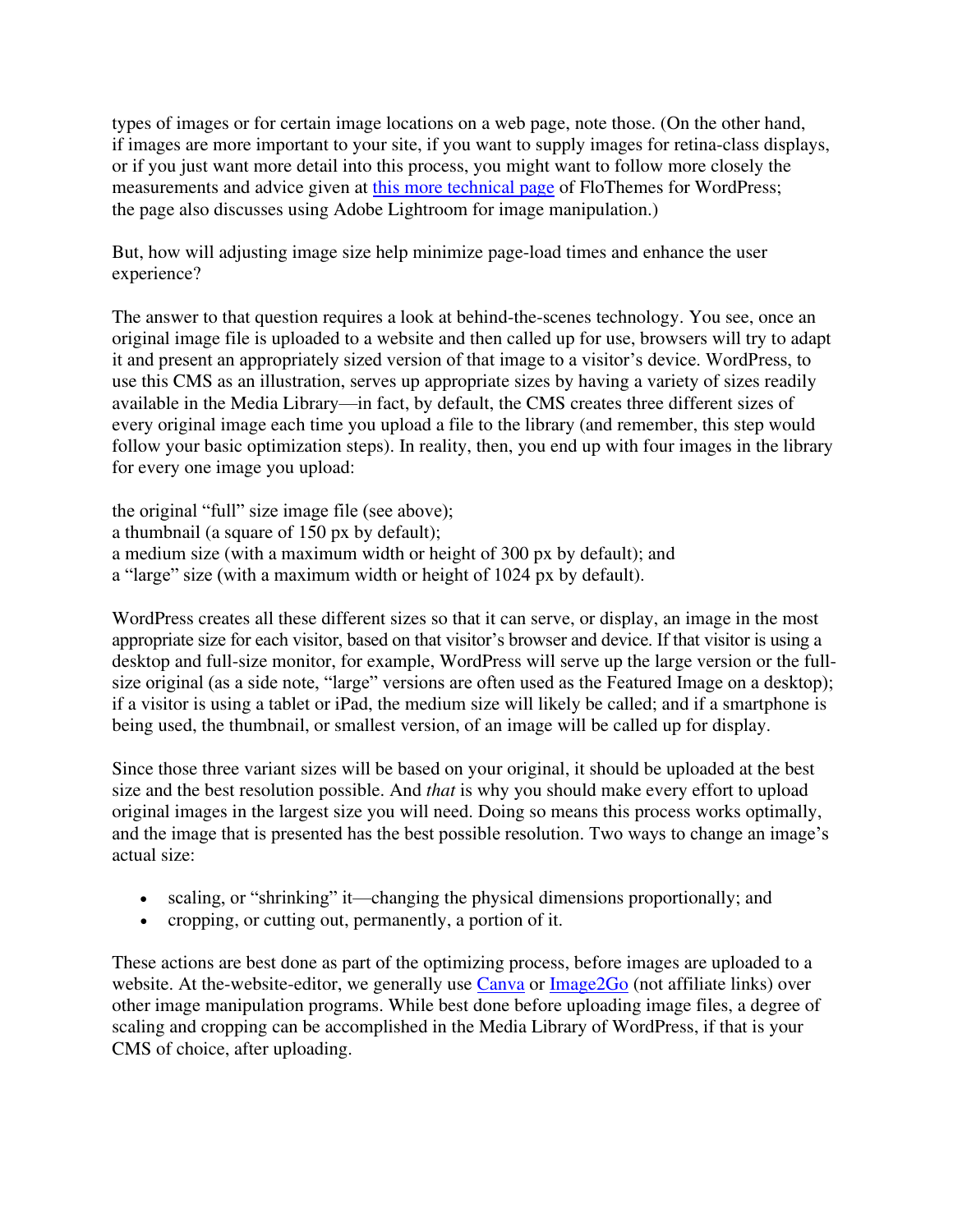## **Compression formats**

After touching on this step above, I thought a little deeper look at the two types of compression technology might help differentiate them; if you're not interested, you can skip over this section.

Lossy compression is the greatest way to reduce the file size of an image because the process permanently removes pieces of data that actually create the image; initially, that missing data doesn't appear to make much of a difference in image quality—if done correctly. However, if done incorrectly or taken a little too far, you will be able to see degradation—a reduction in color quality, contrast, and sharpness—or what some refer to as pixelation. Know that you can't reverse this process; your only recourse is to start over with the original image file again. As noted earlier, JPEGs and GIFs are both lossy image formats.

The second form of image-file compression mentioned above is lossless. Lossless compression, unlike lossy, doesn't reduce the quality of an image because the process removes supplementary metadata—not pieces of the actual image that impact quality but automatically generated, unnecessary informational data that is produced and attached by devices while capturing, and later manipulating, the image. The biggest drawback to this process is that it does not result in a significant reduction in file size. PNG images are the most popular lossless files. These files can be saved and resaved with no loss in quality. They can also be saved, in final form, as JPEGs if desired.

Be aware that technologies in this area are constantly changing—in fact, some of this information may already be out of date!

## **Copyright issues**

Though not necessarily a step in the actual optimization of images, this is, nonetheless, a step you should be aware of working into your process: beware of copyright infringement. Equally important is to make sure you don't use an image that has become trendy or is in common use!

To avoid either circumstance, use reverse image search tools to identify ownership of images and where they have been used. In most cases, search results will (1) provide you with avenues for seeking permission and publication rights if needed or (2) enable you to determine if an image is free to use; (3) they may also provide you with alternate images that are more relevant and safer to use.

If you post an image that breaches any copyright issues, you may be issued a takedown notice under the [Digital Millennium Copyright Act](https://www.copyright.gov/dmca/) (DMCA); you must comply with that notice as quickly as possible. To avoid any legal issues (or the embarrassment of a recognized stock photo), you should always double-check every image you use on your website—or use only original in-house photos or artwork you have created or hired for contract use.

If you do decide to use stock images, a few sites that provide permission-free, royalty-free artwork are [Freerange,](https://freerangestock.com/) [Pexels,](https://www.pexels.com/discover/) and [Unsplash](https://unsplash.com/explore) (for even more options, review [this post from](https://blog.snappa.com/free-stock-photos/)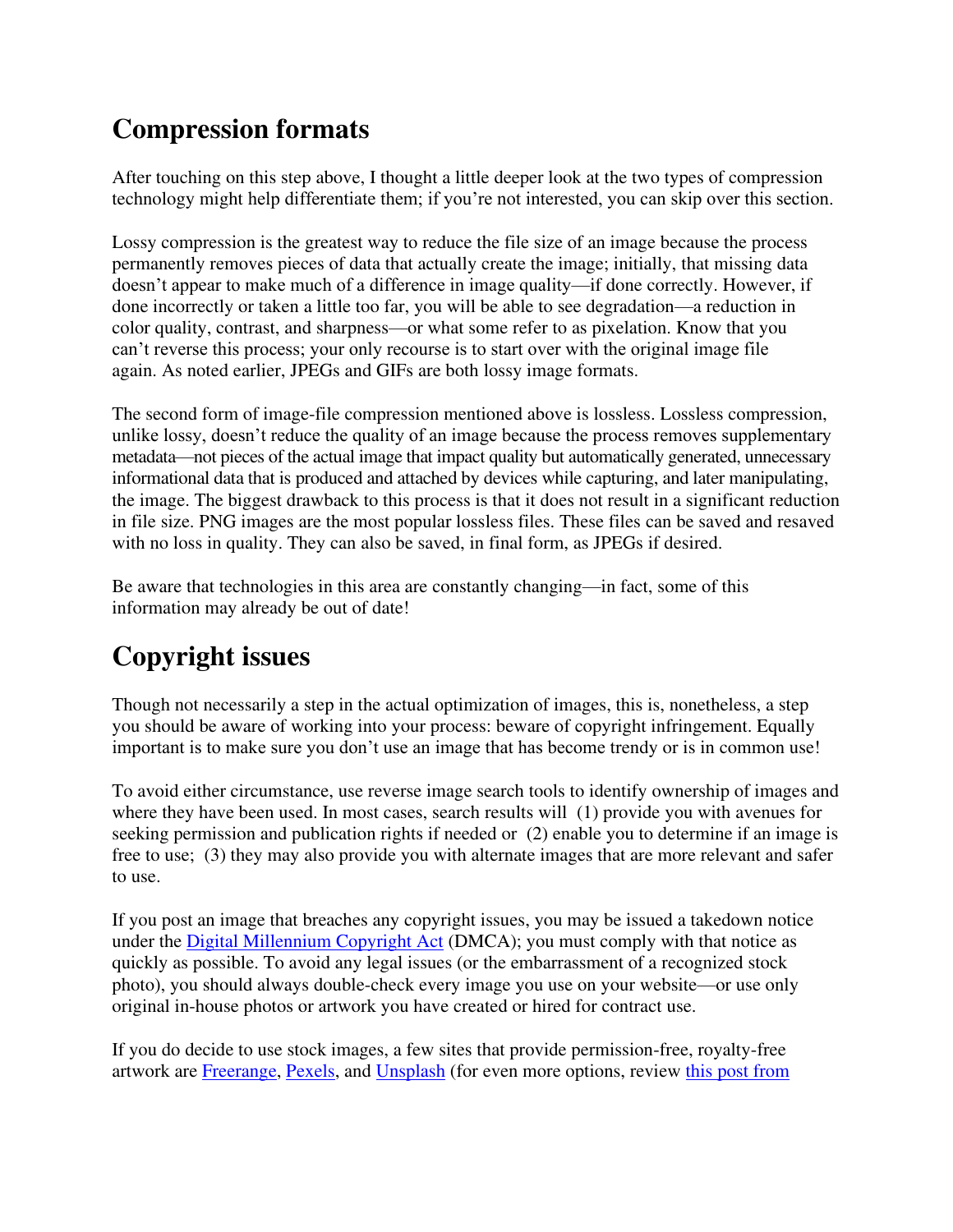[Snappa](https://blog.snappa.com/free-stock-photos/); none of these are affiliate links). Even then, be sure to follow the site's or image's guidelines for attribution and, at a minimum, provide attribution to the photographer.

## **Image file name**

Once you've addressed the above concerns, you are *almost* ready to upload image files to your website. The last step is to apply an appropriate and SEO-friendly file name to your image. This step is a simple one, but most people do not make it a part of their process; doing so will provide a definite advantage over your competition.

Before uploading an image to your website, rename the file with wording that is related to the image. Include at least one relevant keyword in the file name; if you know the blog post or web page where the image will be used, add at least one more target keyword that applies to that post or page. For consistency and more assured performance, use only lowercase English-alphabet lettering, "Arabic" numbers (0, 1, 2, 3, 4, 5, 6, 7, 8, 9), and hyphens (preferred over underscores) in the name. Characters from other languages, spaces, and other punctuation and characters can upload incorrectly on occasion and may cause unexpected behavior in gallery-rotating or scripting software, as well as older browsers, so avoid them as a rule. Some people also choose to omit articles (*a*, *an*, and *the*) and short prepositions (*at*, *of*, *for*, *by*, *with*, and *in*, for instance) to help shorten the file name.

One last note: Be sure to change only the part of a file name that appears left of the period—the file extension needs to remain JPEG (or JPG), PNG, or whatever file format was used to finalize the image.

#### **Image title, description, and alt text**

As soon as you've uploaded an image file, so that you do so before you use it, edit the image to include behind-the-scenes text—this is the SEO text (meta tag data) that search engines will use to index an image. Of these tags, alt text is the most important because browsers will pull this text and display it while an image is loading; additionally, it will stay on the page if an image fails to load at all. That being the case, alt text should reveal the intent of the image—why you chose it, why it is there, how it relates to where you positioned it, what it represents on the page: in brief, it should tell the message you want told in case that image doesn't display. In general, alt text should not exceed 125 characters in length.

Of secondary importance is the image title, which should, in as few words as possible, briefly state the image focus or content or message.

Lastly, the image description—which may repeat the alt text, if nothing else—should (in 280 characters or less) provide more details than alt text, allowing users to learn more about what the image is doing there, information beyond the message provided in alt text. Options for inclusion, if they are relevant, might include names of people in the image and descriptions of what they are doing, emotions that are being conveyed, objects and surroundings, and any text contained in the image.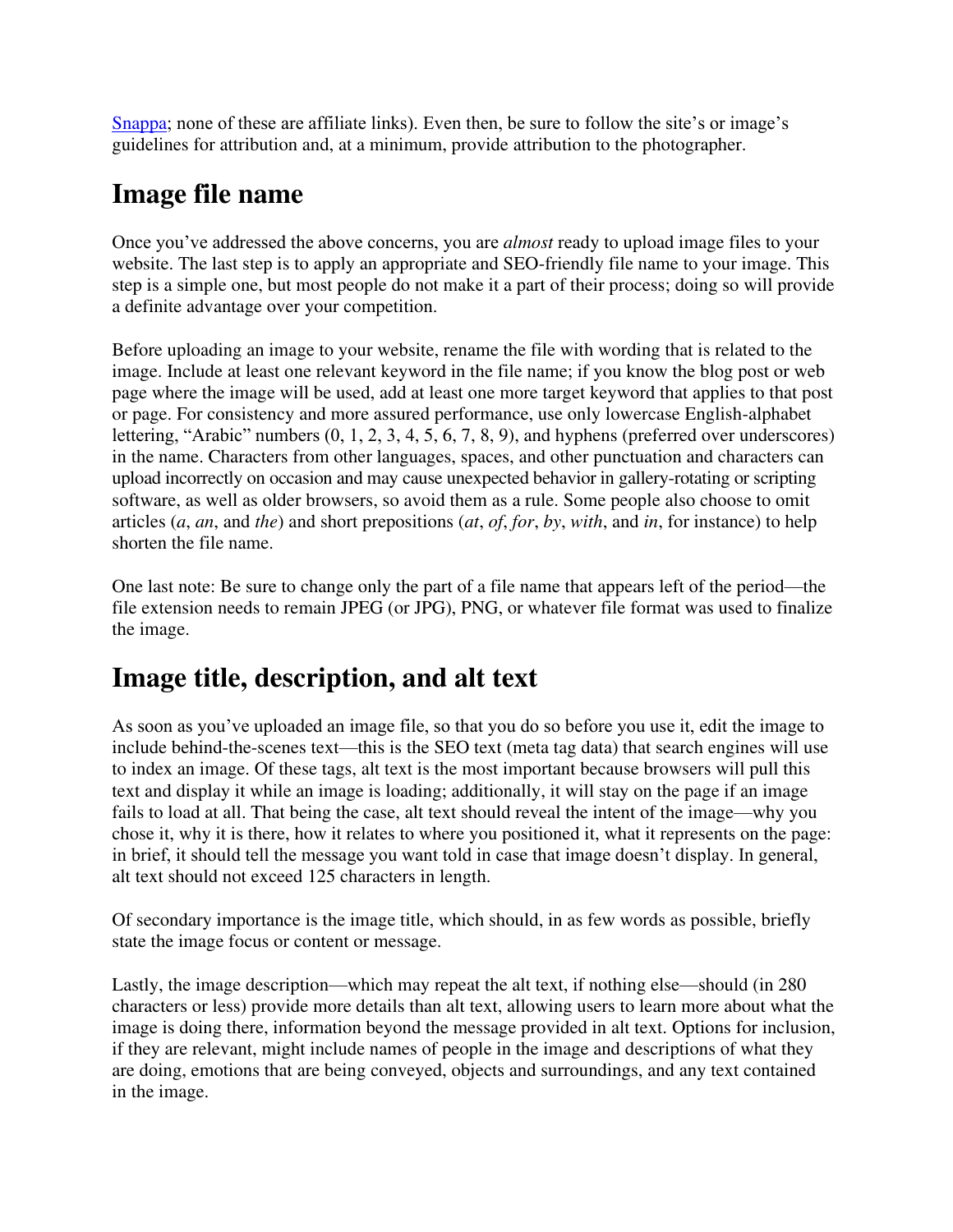All of these elements can be used to rank an image for SEO purposes. But, another increasingly important use for alt text and metadata is to assist people with vision impairments who might have trouble distinguishing images on a screen or who may use screen readers in order to access the internet. Screen readers will read any existing metadata out loud, providing essential information, link URLs, and image details.

## **"Lazy loading"**

Lazy loading is an optional page-loading technique that allows web page text and "above the fold" images to load as usual but delays the rendering of other images, videos, and GIFs until a visitor scrolls to the part of a page ("below the fold") where that element is actually needed. By postponing the loading of these elements until a page visitor scrolls to its location, lazy loading helps pages load faster. And, remember: when your website appears to load faster, visitors have a better user experience; in addition, lazy loading can provide an SEO boost, partially because it forces alt text to load.

Up-to-date versions of WordPress CMS include lazy loading as part of the core program; before that, the attribute was only possible with installation of a plugin. Two free plugins that Kinsta web hosting recommended were a3LazyLoad and LazyLoad (by WP Rocket); both of these still provide additional functionality to the core installation.

## **Image site map**

And, finally, some search engines suggest adding images to your website's official site map; others suggest creating a separate site map for images that is linked to the primary website map. Alphabet Inc. doesn't seem to recommend either one over the other, but the corporation's Q&A forum does state that images with complete metadata will be indexed more thoroughly and rank higher.

## **Images and SEO**

Given the information and steps above, you should be encouraged to think about using an SEO strategy for online images. Images not only enhance the aesthetic appeal of blog posts and websites, but they can add information and become SEO magnets on their own. Still, remember that they should be used sparingly and they should be prepared appropriately so they do not slow down load times, which can result in fewer engaged visitors. And, if you're going to do that much work, you might as well add a few steps to incorporate SEO components into your web page text or blog content.

Ultimately, the primary goal of your site should be to serve up meaningful information, to increase conversions, and to make an impression! Do that right from the start with practice and deliberateness. At [the-website-editor,](https://the-freelance-editor.com/the-website-editor/) we can suggest ways to organize your website and outline locations for information, assist in developing individual web pages, and help you craft text, primarily for content blocks. We no longer do much with design of the site or image research, but we can aid with wording for metatags like image descriptions and alt text.